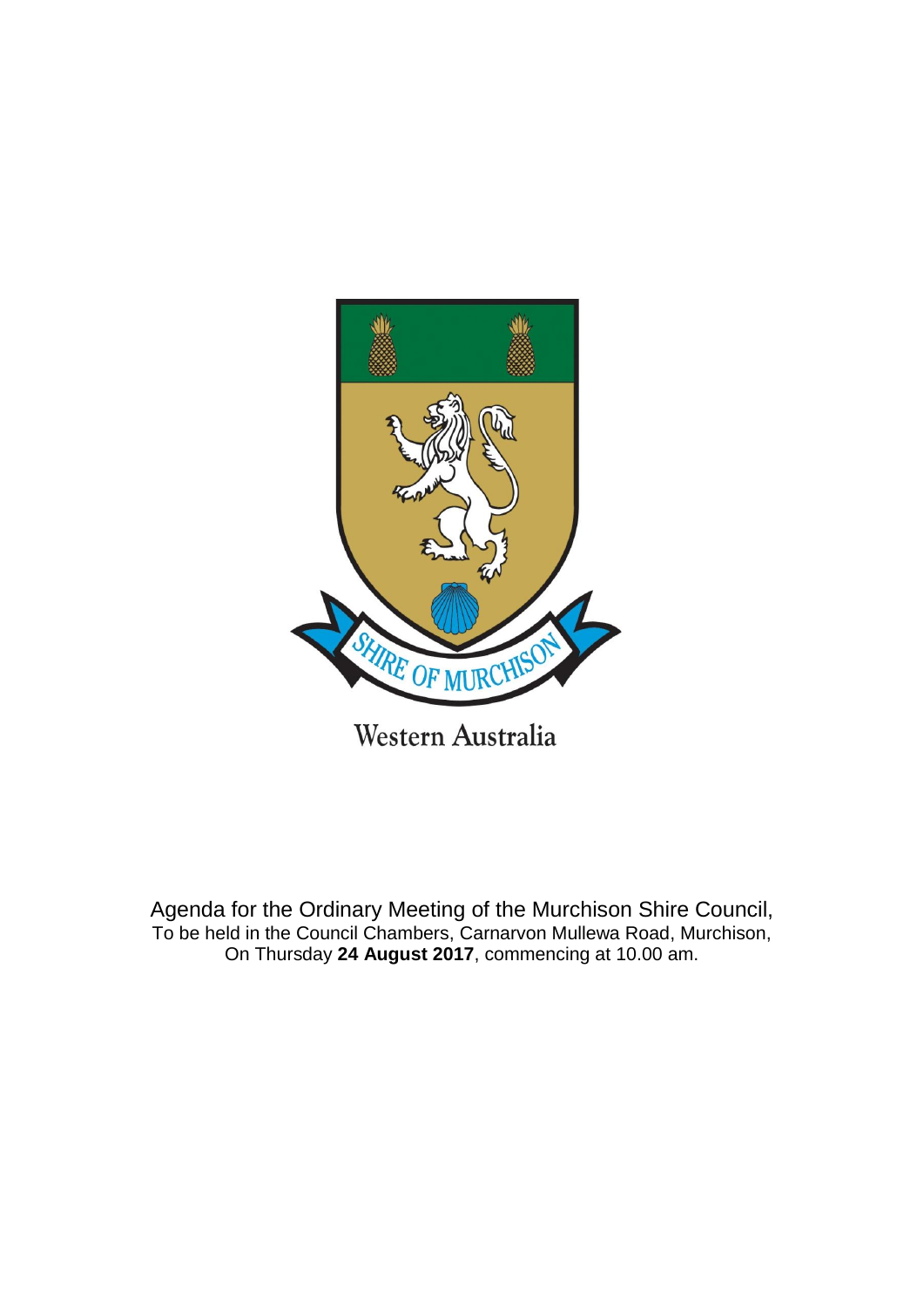| 1.              | DECLARATION OF OPENING/ANNOUNCEMENT OF VISITORS 3                                                   |   |
|-----------------|-----------------------------------------------------------------------------------------------------|---|
| 2.              | RECORD OF ATTENDANCE/APOLOGIES/LEAVE OF ABSENCE 3                                                   |   |
| 3.              | RESPONSE TO PREVIOUS PUBLIC QUESTIONS TAKEN ON NOTICE 3                                             |   |
| 4.              |                                                                                                     |   |
|                 | 4.1                                                                                                 |   |
| 5.              |                                                                                                     |   |
| 6.              |                                                                                                     |   |
| 7.              | NOTICE OF ITEMS TO BE DISCUSSED BEHIND CLOSED DOORS3                                                |   |
| 8.              |                                                                                                     |   |
|                 | 8.1                                                                                                 |   |
| 9.              | ANNOUNCEMENTS BY PRESIDING PERSON WITHOUT DISCUSSION4                                               |   |
| 10.             | PETITIONS/DEPUTATIONS/PRESENTATIONS/SUBMISSIONS 4                                                   |   |
| 11.             |                                                                                                     |   |
| 12.             |                                                                                                     |   |
| 13.             |                                                                                                     |   |
|                 | 13.1                                                                                                |   |
|                 | 13.2                                                                                                |   |
| 14 <sub>1</sub> |                                                                                                     |   |
|                 | 14.1<br>14.2                                                                                        |   |
| 15.             |                                                                                                     |   |
|                 |                                                                                                     |   |
| 16.             | Accounts Paid during the period since the last list was adopted/endorsed by Council<br>16.1         | 9 |
|                 | 16.2                                                                                                |   |
|                 |                                                                                                     |   |
|                 | Delay of Call For Tender - Conversion of Beringarra Cue Road Sealed section to Gravel<br>17.1<br>14 |   |
| 18.             |                                                                                                     |   |
|                 | 18.1                                                                                                |   |
| 19.             |                                                                                                     |   |
| 20.             |                                                                                                     |   |
| 21.             |                                                                                                     |   |
| 22.             |                                                                                                     |   |
|                 | Assessment of Tender 1.2017/18 Supply of Site Supervision Services for Road Flood<br>22.1           |   |
|                 | Assessment of Tender 2.2017/18 Supply of Plant & Operators for Road Flood Damage<br>22.2            |   |
|                 |                                                                                                     |   |
| 23.             |                                                                                                     |   |
|                 |                                                                                                     |   |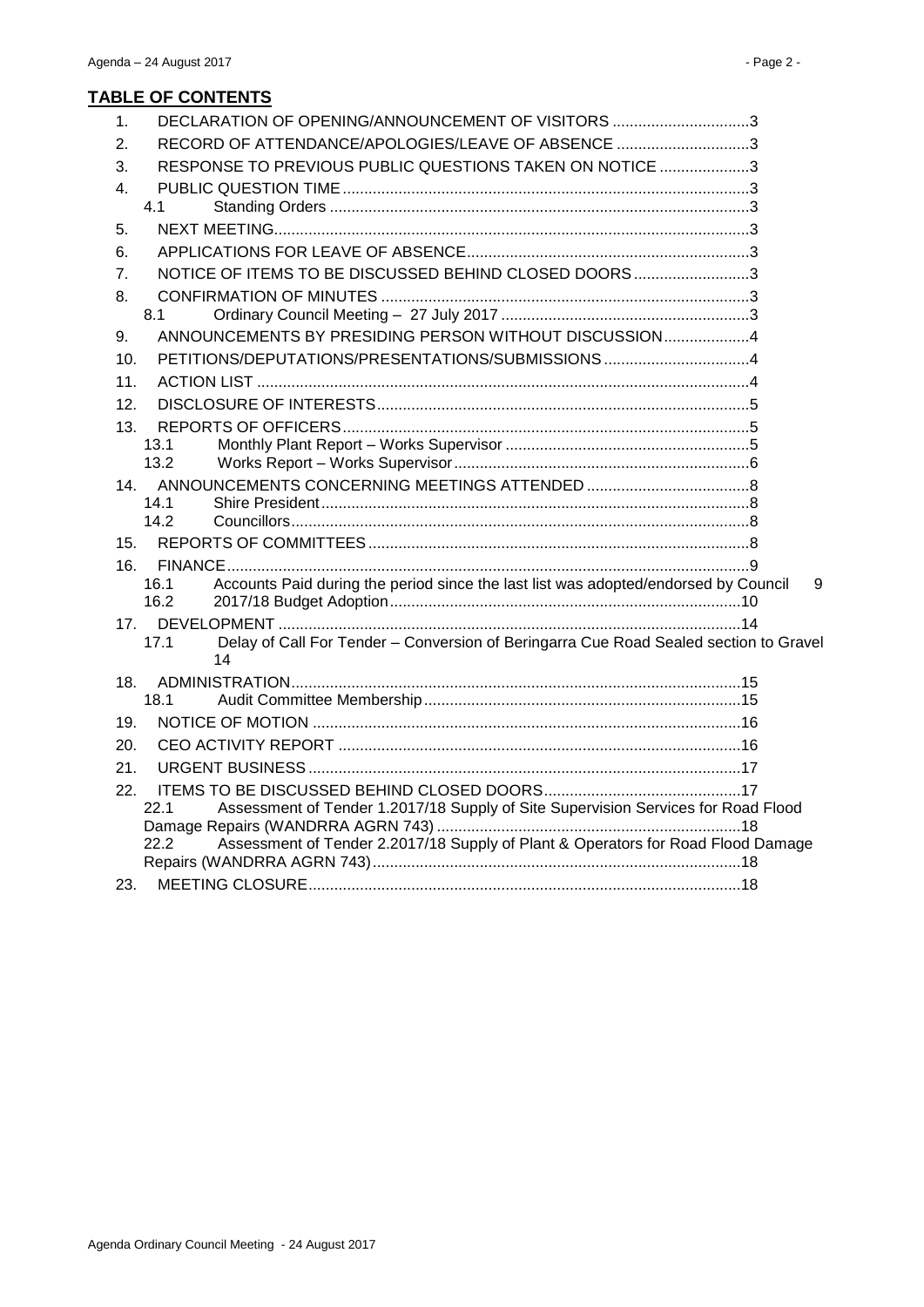# <span id="page-2-0"></span>**1. DECLARATION OF OPENING/ANNOUNCEMENT OF VISITORS**

# <span id="page-2-1"></span>**2. RECORD OF ATTENDANCE/APOLOGIES/LEAVE OF ABSENCE**

# <span id="page-2-2"></span>**3. RESPONSE TO PREVIOUS PUBLIC QUESTIONS TAKEN ON NOTICE** Nil.

# <span id="page-2-3"></span>**4. PUBLIC QUESTION TIME**

## <span id="page-2-4"></span>**4.1 Standing Orders**

| <b>Council Decision:</b><br><b>Moved: Councillor</b>                 | Seconded: Councillor |                 |
|----------------------------------------------------------------------|----------------------|-----------------|
| That the following Local Law-Standing Orders 2001 be stood down:     |                      |                 |
| 8.2 Limitation on the number of speeches<br>8.3 Duration of speeches |                      |                 |
| Carried                                                              | For:                 | <b>Against:</b> |
|                                                                      |                      |                 |

# <span id="page-2-5"></span>**5. NEXT MEETING**

# <span id="page-2-6"></span>**6. APPLICATIONS FOR LEAVE OF ABSENCE**

# <span id="page-2-7"></span>**7. NOTICE OF ITEMS TO BE DISCUSSED BEHIND CLOSED DOORS**

1. Assessment of Tender 1.2017/18 Supply of Site Supervision Services for Road Flood Damage Repairs (WANDRRA AGRN 743)

2. Assessment of Tender 2.2017-18 Supply of Plant & Operators for Road Flood Damage Repairs (WANDRRA AGRN 743)

# <span id="page-2-8"></span>**8. CONFIRMATION OF MINUTES**

#### <span id="page-2-9"></span>**8.1 Ordinary Council Meeting – 27 July 2017**

#### **Background:**

Minutes of the Ordinary Meeting of Council have previously been circulated to all Councillors.

#### **Recommendation:**

That the minutes of the Ordinary Council meeting held on 27 July 2017 be confirmed as an accurate record of proceedings

#### **Voting Requirements:**

Simple majority

| <b>Council Decision:</b> |
|--------------------------|
| <b>Moved: Councillor</b> |

**Moved: Councillor Seconded: Councillor**

That the Minutes of the Ordinary Council meeting of 27 July 2017 be confirmed as an accurate record of proceedings.

**Carried/Lost For: Against:**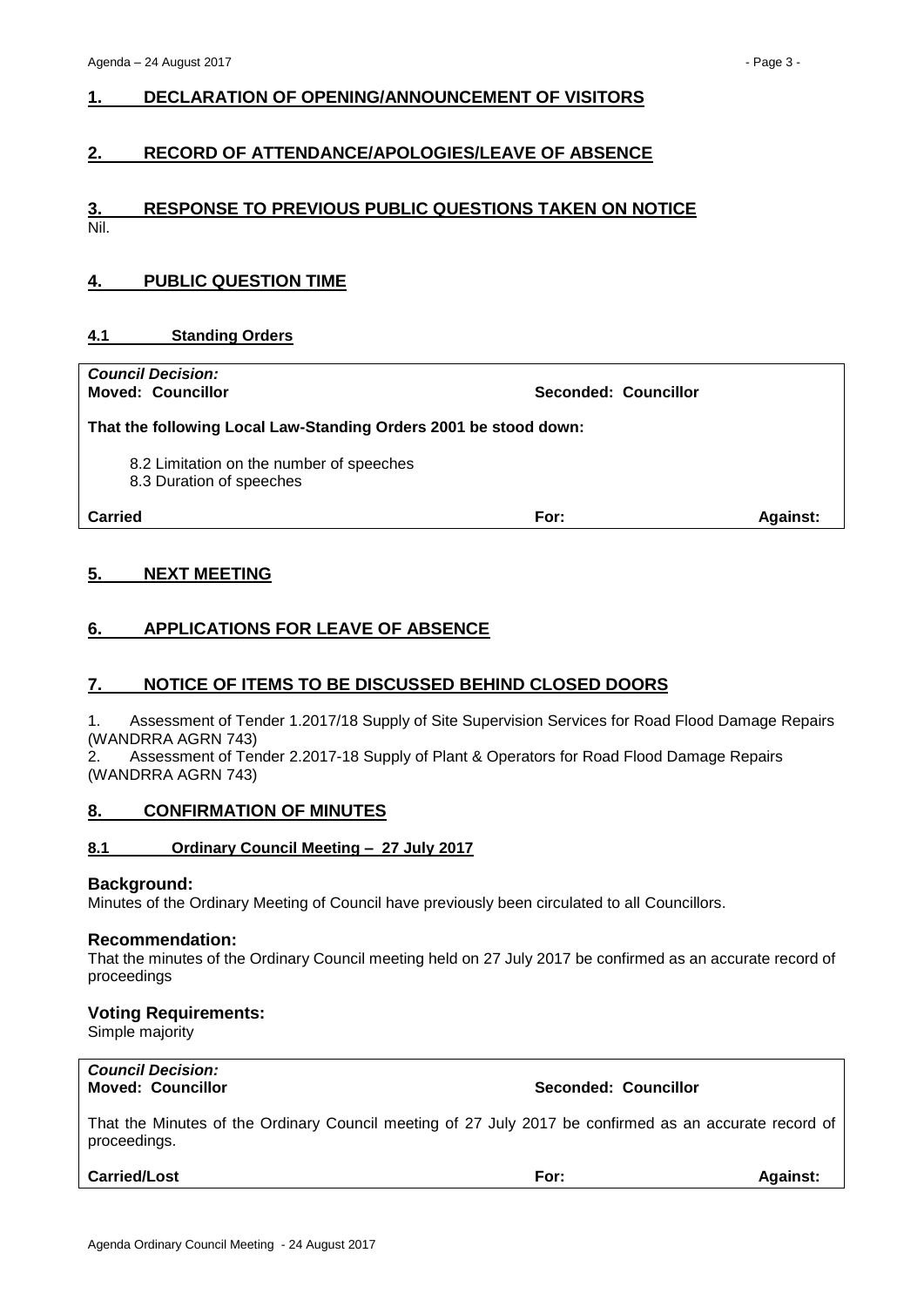# <span id="page-3-0"></span>**9. ANNOUNCEMENTS BY PRESIDING PERSON WITHOUT DISCUSSION**

# <span id="page-3-1"></span>**10. PETITIONS/DEPUTATIONS/PRESENTATIONS/SUBMISSIONS**

# <span id="page-3-2"></span>**11. ACTION LIST**

| <b>No</b>    | <b>Item</b>                                | <b>Action</b>                                                                                                                                                                                                                                                                                                                                                                                                                                                                                                                                                                                                                                                                                                                                                                                                                                                                                                                                             | <b>Status</b>                                                                                                                                                                                                                                                                                                                                                                                                                                                                                                                                                                                              |
|--------------|--------------------------------------------|-----------------------------------------------------------------------------------------------------------------------------------------------------------------------------------------------------------------------------------------------------------------------------------------------------------------------------------------------------------------------------------------------------------------------------------------------------------------------------------------------------------------------------------------------------------------------------------------------------------------------------------------------------------------------------------------------------------------------------------------------------------------------------------------------------------------------------------------------------------------------------------------------------------------------------------------------------------|------------------------------------------------------------------------------------------------------------------------------------------------------------------------------------------------------------------------------------------------------------------------------------------------------------------------------------------------------------------------------------------------------------------------------------------------------------------------------------------------------------------------------------------------------------------------------------------------------------|
| $\mathbf{1}$ | <b>Community Project</b><br>Officer        | Still sitting on the table.<br>Meeting held 11 <sup>th</sup> March 2016 and<br>recommendations presented to Council at the<br>April OCM – the item was left to lay on the table<br>while Council explored other options.                                                                                                                                                                                                                                                                                                                                                                                                                                                                                                                                                                                                                                                                                                                                  | The position and<br>requirement of a<br><b>Community Project Officer</b><br>is to be reviewed at the<br>November Council Meeting.                                                                                                                                                                                                                                                                                                                                                                                                                                                                          |
| 2            | Cemetery and<br>Remembrance Walk<br>(walk) | Completion of the cemetery and names for the<br>remembrance walk. Community to be contacted to<br>suggest names for inclusion.<br>Community Advisory Group to advise Council on<br>these projects.<br>Invitation sent to CAG to meet on Friday 3 June. A<br>surveyor will be at the Murchison Settlement<br>shortly to survey the tip, so will plan to have the<br>Cemetery done as well.                                                                                                                                                                                                                                                                                                                                                                                                                                                                                                                                                                 | Following the discussions<br>at the Budget Workshop<br>further work on this project<br>is to be undertaken in<br>2018/19.                                                                                                                                                                                                                                                                                                                                                                                                                                                                                  |
| 4            | Review of Road<br><b>Network</b>           | Council to conduct a whole of shire road review.<br>Establish roads to be closed/position of roads etc.<br>and work with Landgate and surrounding shires.<br>Full road pick-up has been undertaken by<br>Greenfields and has been finalised - this was<br>mainly to establish correct infrastructure values<br>but will form a good basis from which to start. As<br>an adjunct to this, the CEO was hoping to do a<br>review of the Internal Hierarchy for this meeting,<br>but it has turned out to be more complicated than<br>first thought. The status (ie a road defined by<br>description; a dedicated road; a gazetted road; a<br>closed road) of roads no longer maintained needs<br>to be identified before the Shire can progress with<br>this. Undesignated unsurveyed roads were<br>bought up as a discussion point at the May zone<br>meeting. Paul Rosair did a presentation to the<br>March OCM, which was discussed at the April<br>OCM. | Reviewed Road Hierarchy<br>October 2016 as a starting<br>point.<br>We need to follow the<br>following process to close<br>roads:<br>1. Advertise the proposed<br>local<br>closure/s<br>in<br>newspaper;<br>2. Allow<br>for<br>35<br>days<br>submissions;<br>3. Resolve at a meeting<br>following the advertising<br>period to close the roads,<br>after<br>considering<br>objections, if any;<br>4. Submit a formal request<br>to the Minister for Lands;<br>5. If the Minister approves<br>the request, the road<br>unallocated<br>becomes<br>Crown Land.<br>No further action has been<br>taken on this. |

# **Recommendation:**

That the Action List be accepted.

# **Voting Requirements:**

Simple majority

| <b>Council Decision:</b><br><b>Moved: Councillor</b> | Seconded: Councillor |                 |
|------------------------------------------------------|----------------------|-----------------|
| That the Action List be accepted.                    |                      |                 |
| <b>Carried/Lost</b>                                  | For:                 | <b>Against:</b> |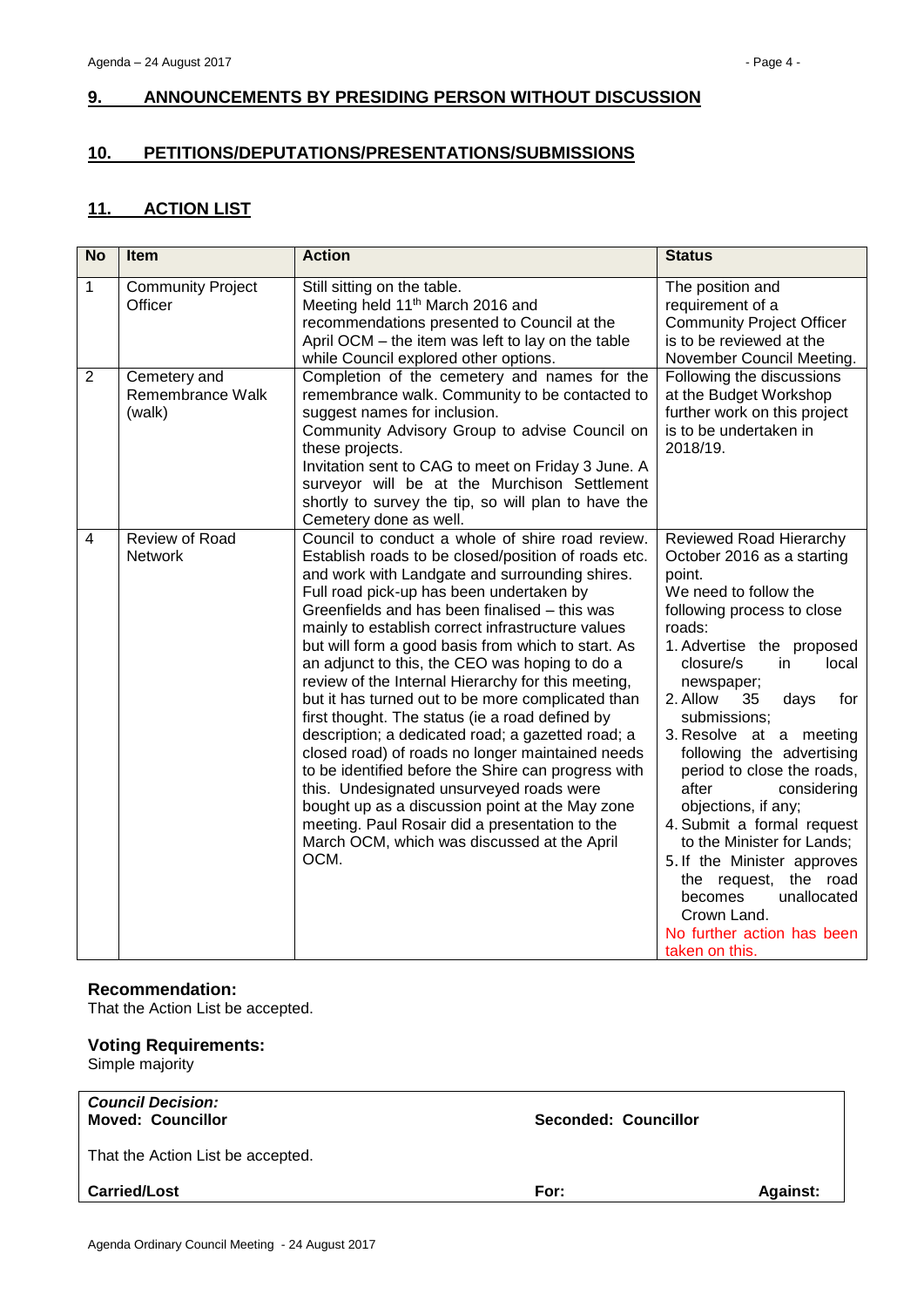# <span id="page-4-0"></span>**12. DISCLOSURE OF INTERESTS**

# <span id="page-4-1"></span>**13. REPORTS OF OFFICERS**

# <span id="page-4-2"></span>**13.1 Monthly Plant Report – Works Supervisor**

| <b>July 2017</b>                    |      |                |            |              | <b>Hours</b> |                |                | <b>YTD</b>             |             |
|-------------------------------------|------|----------------|------------|--------------|--------------|----------------|----------------|------------------------|-------------|
| *<br><b>No Meter</b>                |      |                |            | <b>Start</b> | <b>End</b>   | <b>Total</b>   |                | <b>Operating Costs</b> |             |
| <b>Plant Item</b>                   | Year | <b>Rego</b>    | 1 July '17 | Hrs/kms      | Hrs/km       | <b>Month</b>   | <b>YTD</b>     | <b>Plant</b>           | <b>Fuel</b> |
| P.01 JD Grader                      | 2011 | MU1063         | 9242       | 9242         | 9392         | 150            | 150            | 5250.93                | 3182.40     |
| P.02 Cat Grader 12H                 | 2005 | MU 141         | 15732      | 15732        | 15890        | 158            | 158            | 1391.35                | 2314.80     |
| P15003 JD 6WD Grader                | 2012 | MU121          | 1829       | 1829         | 1942         | 113            | 113            |                        |             |
| P.04 New/H Ford Tractor             | 2006 | <b>MU380</b>   | 2167       | 2167         | 2204         | 37             | 37             | 486.16                 | 104.40      |
| P.05 Dolly 1-Red                    | 2001 | MU 2003        | 10338      | 10338        | 10808        | 470            | 10597          | 2505.93                | n/a         |
| P.07 Nissan UD                      | 2009 | 000 MU         | 217729     | 217729       | 218058       | 329            | 329            | 1051.56                | 0.00        |
| P.08 Dolly 2-Black                  | 2000 | MU 2009        | 17885      | 17885        | 18561        | 676            | 676            | 1077.72                | n/a         |
| P.09 Iveco P/Mover                  | 2003 | MU1065         | 333380     | 333380       | 334656       | 1276           | 1276           | 701.73                 | 792.00      |
| P.10 Iveco W/Truck (hrs)            | 2004 | <b>MU 00</b>   | 11403      | 11403        | 11580        | 177            | 177            | 5597.74                | 1383.60     |
| P.11 Komatsu Dozer                  | 1997 |                | 2300       | 2300         | 2393         | 93             | 93             | 3585.45                | 1378.80     |
| P.13 Tri-Axle L/L Float             | 2008 | MU 663         | 28490      | 28490        | 28490        | 0              | 0              | 2281.72                | n/a         |
| P.14 No. 2 Float                    | 2001 | MU 2004        | 10505      | 10505        | 10505        | $\Omega$       | 0              | 609.52                 | n/a         |
| P.17 Side Tipper                    | 2001 | MU 662         | 25124      | 25124        | 26176        | 1052           | 1052           | 2062.12                | n/a         |
| P.18 Side Tipper                    | 2001 | MU2010         | 10314      | 10314        | 11827        | 1513           | 6998           | 2079.87                | n/a         |
| P.24 30K W/Tanker<br><b>Trailer</b> | 2005 | MU 2024        | 7658       | 7658         | 9136         | 1478           | 10614          | 2207.49                | n/a         |
| P.27 Volvo Loader                   | 2006 | <b>MU 65</b>   | 8787       | 8787         | 8846         | 59             | 6021           | 2193.91                | 974.40      |
| P.28 Isuzu Dmax                     | 2009 | <b>MU 300</b>  | 225000     | 225000       | 225772       | 772            | 772            | 891.52                 | 110.40      |
| <b>P.32 Construction Gen</b>        |      |                | 25281      | 25281        | 25283        | $\overline{2}$ | $\overline{2}$ | 0.00                   | 0.00        |
| <b>P.33 Maintenance Gen</b>         |      |                | 11798      | 11798        | 12280        | 482            | 482            | 365.26                 | 720.00      |
| <b>P.34 Generator Perkins</b>       |      | Mechanic       | 1744       | 1744         | 1744         | $\mathbf{0}$   | $\mathbf{0}$   | 657.46                 | 99.60       |
| P.35 Generator 1-110kva             | 2011 |                | 26523      | 26523        | 26617        | 94             | 94             | 1210.03                | 7689.60     |
| P. 17035 New Generator              | 2016 |                | 2446       | 2446         | 3037         | 591            | 591            |                        |             |
| <b>P.37 Forklift</b>                |      |                | 12634      | 12634        | 12642        | 8              | 8              |                        | 25.20       |
| P.40A Toyota Hilux                  | 2014 | 01MU           | 104000     | 104000       | 105885       | 1885           | 1885           | 447.17                 | 169.20      |
| P.41 Cat 938G Loader                | 2004 | MU 193         | 5850       | 5850         | 5936         | 86             | 86             | 1188.55                | 1270.80     |
| P.43 Bomag Roller                   | 2012 | MU1027         | 3537       | 3537         | 3560         | 23             | 23             | 2911.92                | 290.40      |
| P.48 Dog Fuel Trailer *             | 1979 | MU 2026        | 0          | 0            | 0            | 0              | 0              | 69.54                  | n/a         |
| P.49 Dog Fuel Trailer *             | 1972 | <b>MU 2005</b> | 0          | 0            | 0            | 0              | 0              | 1037.46                | n/a         |
| P.54 Isuzu T/Top                    | 2005 | MU 1002        | 181148     | 181148       | 181148       | 0              | 0              | 280.09                 | 0.00        |
| P.55 Toyota Prado                   | 2012 | MU1011         | 100507     | 100507       | 101230       | 723            | 723            | 366.00                 | 442.46      |
| P.57 Great Wall                     | 2012 | MU 167         | 63922      | 63922        | 65491        | 1569           | 1569           | 240.25                 | 232.75      |
| P.59 45ft Flat Top *                | 1978 | MU2044         | 0          | 0            | 0            | 0              | 0              | 124.44                 | n/a         |
| P.60 Mercedes PTV                   | 2004 | MU 1009        | 103624     | 103624       | 103718       | 94             | 94             | 974.20                 | 0.00        |
| P.61 Kenworth P/Mover               | 2004 | <b>MU 000</b>  | 104665     | 104665       | 105925       | 1260           | 1260           | 1852.40                | 2204.40     |
| P.64 Isuzu Construction             | 2013 | MU 140         | 136312     | 136312       | 138041       | 1729           | 1729           | 1474.96                | 542.40      |
| P.65 Generator 9KVA *               | 2013 | H/ Maint       | 6391       | 6391         | 7751         | 1360           | 1360           | 387.08                 | 729.60      |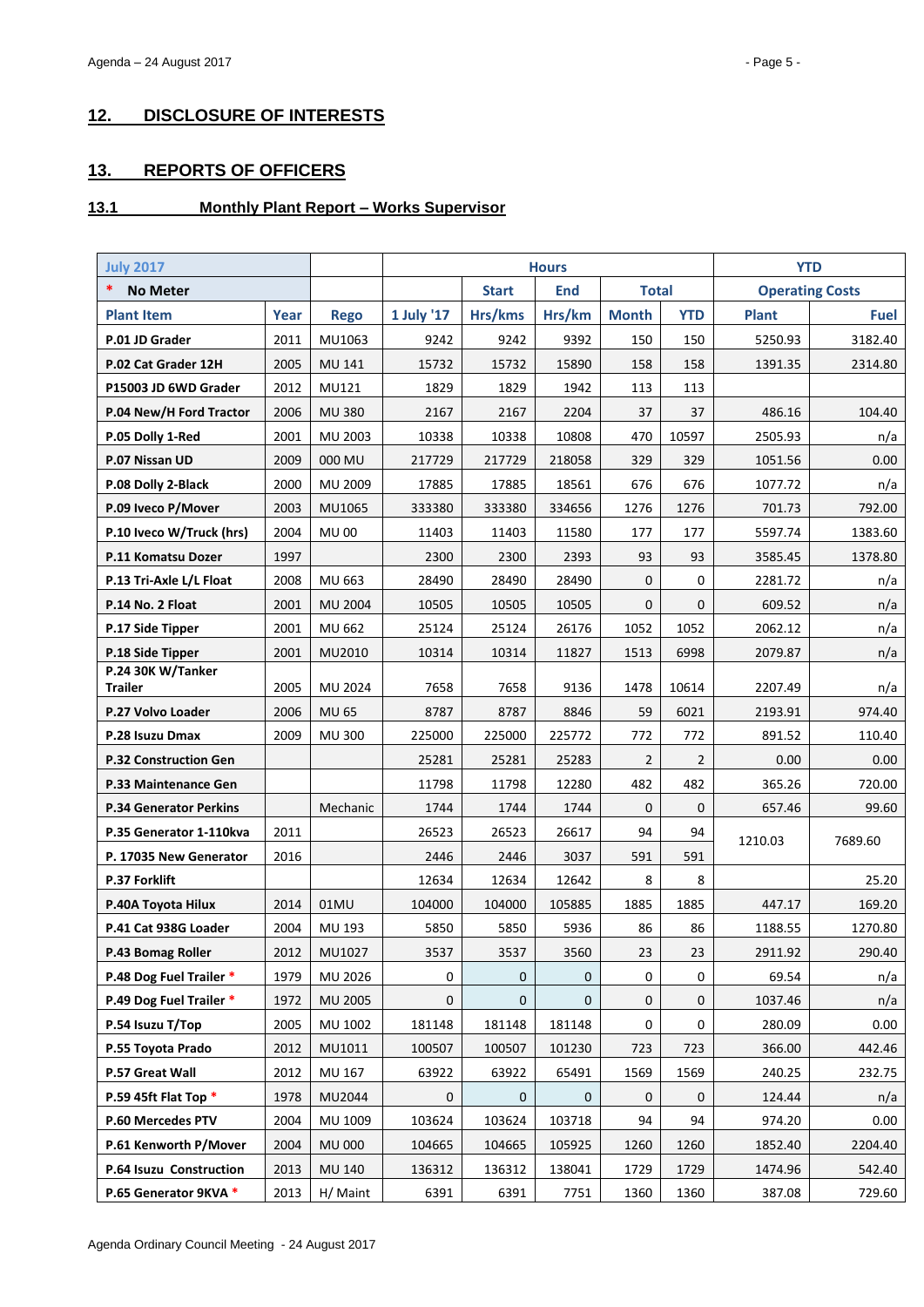| P.67 Roadwest S/Tipper       | 2013 | MU2042          | 83079 | 83079 | 84236 | 1157 | 1157 | 2159.04 | n/a     |
|------------------------------|------|-----------------|-------|-------|-------|------|------|---------|---------|
| P.68 Bomag Padfoot           | 2013 | MU1071          | 2055  | 2055  | 2095  | 40   | 40   | 1702.23 | 302.40  |
| <b>P.72 Isuzu Fire Truck</b> | 2013 | MU1068          | 2149  | 2149  | 2152  |      | 3    | 1478.83 | 0.00    |
| P.73 Toyota Fast Attack      | 2014 | MU1069          | 8900  | 8900  | 8900  | 0    | 0    | 944.39  | 0.00    |
| <b>Caravans</b>              |      |                 |       | n/a   |       | n/a  | n/a  |         | n/a     |
| P11076 JD Ride on mower      |      |                 | 937   | 937   | 939   |      |      | 3211.86 | 2974.80 |
| P15006 Isuzu Maint           | 2015 | MU1018          | 48269 | 48269 | 52672 | 4403 | 4403 | 1430.01 | 1868.40 |
| P16063 Toyota Prado          | 2016 | MU <sub>0</sub> | 29327 | 29327 | 32965 | 3638 | 3638 | 1168.37 | 508.61  |
| P16075 Kuboto Mower          | 2016 |                 | 175   | 175   | 180   |      | 5    | 0.00    | 0.00    |

#### <span id="page-5-0"></span>**13.2 Works Report – Works Supervisor**

#### **Construction Crew**

Crew are progressing well with the 4.1km RRG works program on the Carnarvon-Mullewa road 20km north of the Settlement.

The first 1km of this existing road has been reformed (gravel and material that had been cut off over years of maintenance grading pulled back onto the road) and then gravel sheeted to 8m wide x 200mm thick. One new bund and a floodway will also be added within this section.

A 3km realignment was put in place from the northern end of the existing road as the old road ran through a flood prone section. This new section was also formed up and calcrete was carted into low spots and gravel sheeted to 8m wide x 200mm thick with 3 new floodway's added.

With the completion of the RRG works above, crew will then move plant and camping equipment up to the next work program reforming and gravel sheeting a 4.2km section (SLK 88.630 – SLK 92.900) on the Carnarvon-Mullewa road approx. 5.2km north of Curbur homestead. (camp will be based at Curbur Station) While crew are in the area there are approx. 6 small 50m bulldust sections from Curbur homestead to the start of the worksite that will require gravel sheeting.

#### **Maintenance Crew**

Since my last report the following roads have been graded:

- *•* Remainder of Boolardy-Kalli road
- *•* Kalli-Cue East road
- *•* Beringarra-Pindar road from MRO turn off north to Beringarra/Byro intersection. (My apologies - In the Roads Graded report last month I advised that Beringarra-Pindar road was graded to 10km north of Boolardy when it was actually to MRO turn off)
- *•* Nookawarra-Mileura road

Crew then moved their camp from Nookawarra to Beringarra homestead and will grade all roads in this area:

- *•* Beringarra-Mt Gould road
- *•* Beringarra-Cue road
- *•* Beringarra-Byro road to Milly-Milly homestead

From here crew will move camp to Erong/Beringarra-Byro road intersection and grade:

- *•* Beringarra-Byro (Milly Milly homestead to Open Country Mill )
- *•* Erong Road
- *•* Yunda Road
- *•* Innouendy road

Camp will then be moved to Byro homestead to grade:

- *•* Remainder of Beringarra-Byro road from Open Country Mill to intersection Carnarvon-Mullewa road.
- *•* Carnarvon-Mullewa road from Byro homestead road to the shire northern boundary.
- *•* Byro homestead access road
- *•* Carnarvon-Mullewa road from Byro homestead south for approx. 16km

From here they will move camp to the intersection on Woodleigh-Byro road.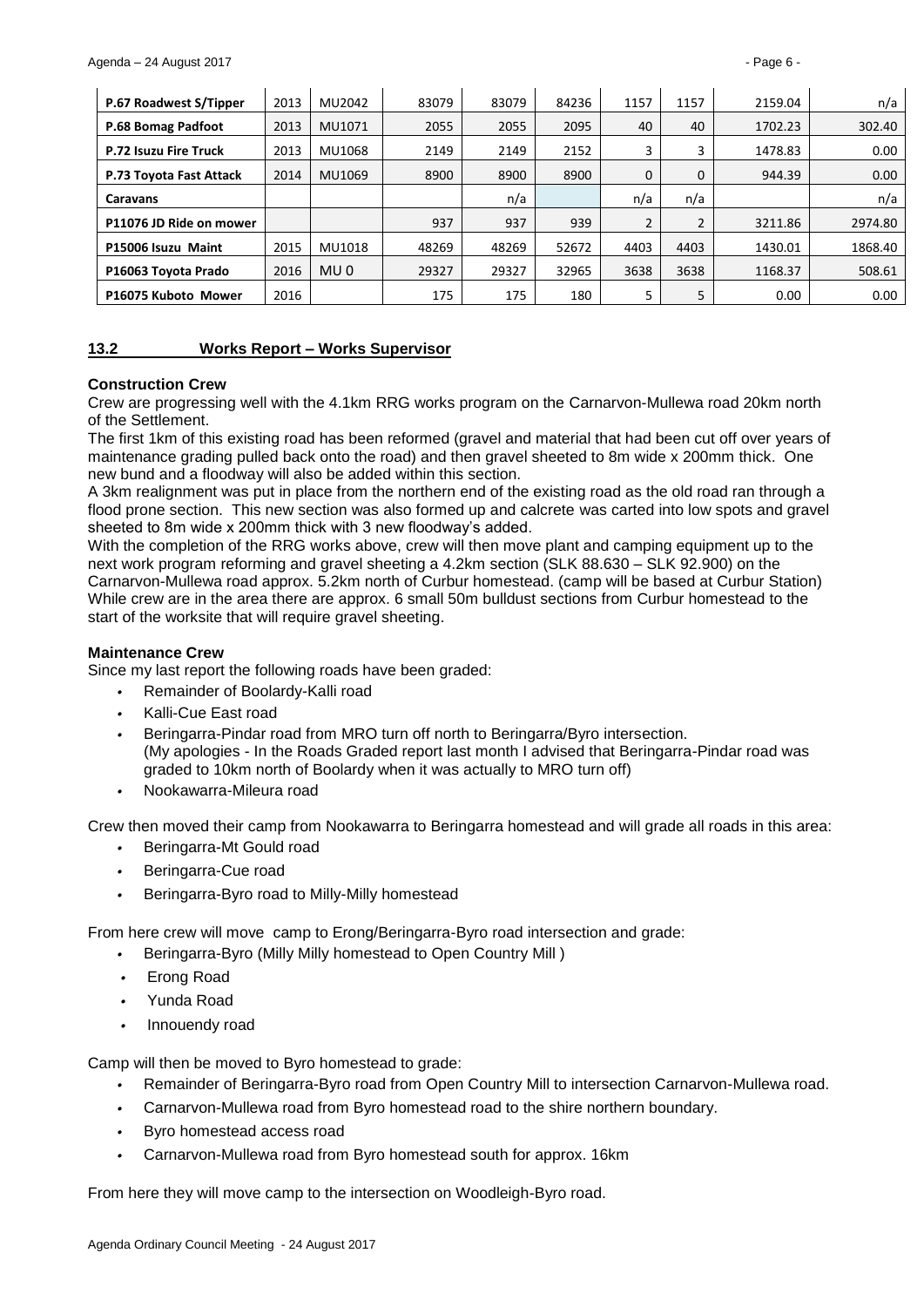## **Carnarvon-Mullewa Road – Bituminise 9km South of Ballinyoo Bridge**

B & J Catalano have commence works on the 9km section from the Bridge south on the Carnarvon-Mullewa road. The works program involves reforming the sub grade by carting in material and gravel sheeting and sealing to 4m wide with 14mm aggregate. Due to the short supply of gravel in the 13km pit, (approx. 4,000- 5,000m3) a crusher has been brought in to make gravel from the 6km pit.

## **Grids**

8 old unwanted narrow 12ft grids have been removed from the New-Forrest-Yallalong and Coolcalalaya West roads.

- *•* 3 on New Forrest from New Forrest homestead south.
- *•* 2 on Yallalong from eastern boundary to Yallalong homestead.
- *•* 1 at Yallalong homestead
- *•* 2 East of Yallalong on the Coolcalalaya West road.

A narrow 12ft grid approx. 25km west of Yallalong on the Coolcalalaya West road has been removed as it was half way through a corner and in need of repairs. The shire will replace this grid with a new 24ft grid approx. 300m south of the existing position.

The insert on the 1<sup>st</sup> grid north of settlement on the Carnarvon-Mullewa road was pulled out and cleaned, reinserted and bolted back down. This grid is in the grid replacement works program for 2017/2018.

#### ROADS GRADED JULY – AUGUST 2017

| Name               | Length of Road | SLK's Graded | Heavy       | Comments                                           |
|--------------------|----------------|--------------|-------------|----------------------------------------------------|
|                    |                | this month   | Maintenance |                                                    |
| Beringarra-Pindar  | 319.80km       | 96km         |             | MRO turn off to the<br>intersection of Beringarra- |
|                    |                |              |             | Byro road                                          |
| Boolardy/Kalli     | 57.30km        | 27km         |             |                                                    |
| Mileura-Nookawarra | 49.08km        | 49km         |             |                                                    |
| Kalli Cue East     | 21.87km        | 21km         |             |                                                    |

Total this month graded 193km (crew had a good run this month).

## **Recommendation:**

That the Work's Supervisor's report be accepted.

## **Voting Requirements:**

Simple majority

| <b>Council Decision:</b><br><b>Moved: Councillor</b> | <b>Seconded: Councillor</b> |                 |
|------------------------------------------------------|-----------------------------|-----------------|
| That the Work's Supervisor's report be accepted.     |                             |                 |
| <b>Carried/Lost</b>                                  | For:                        | <b>Against:</b> |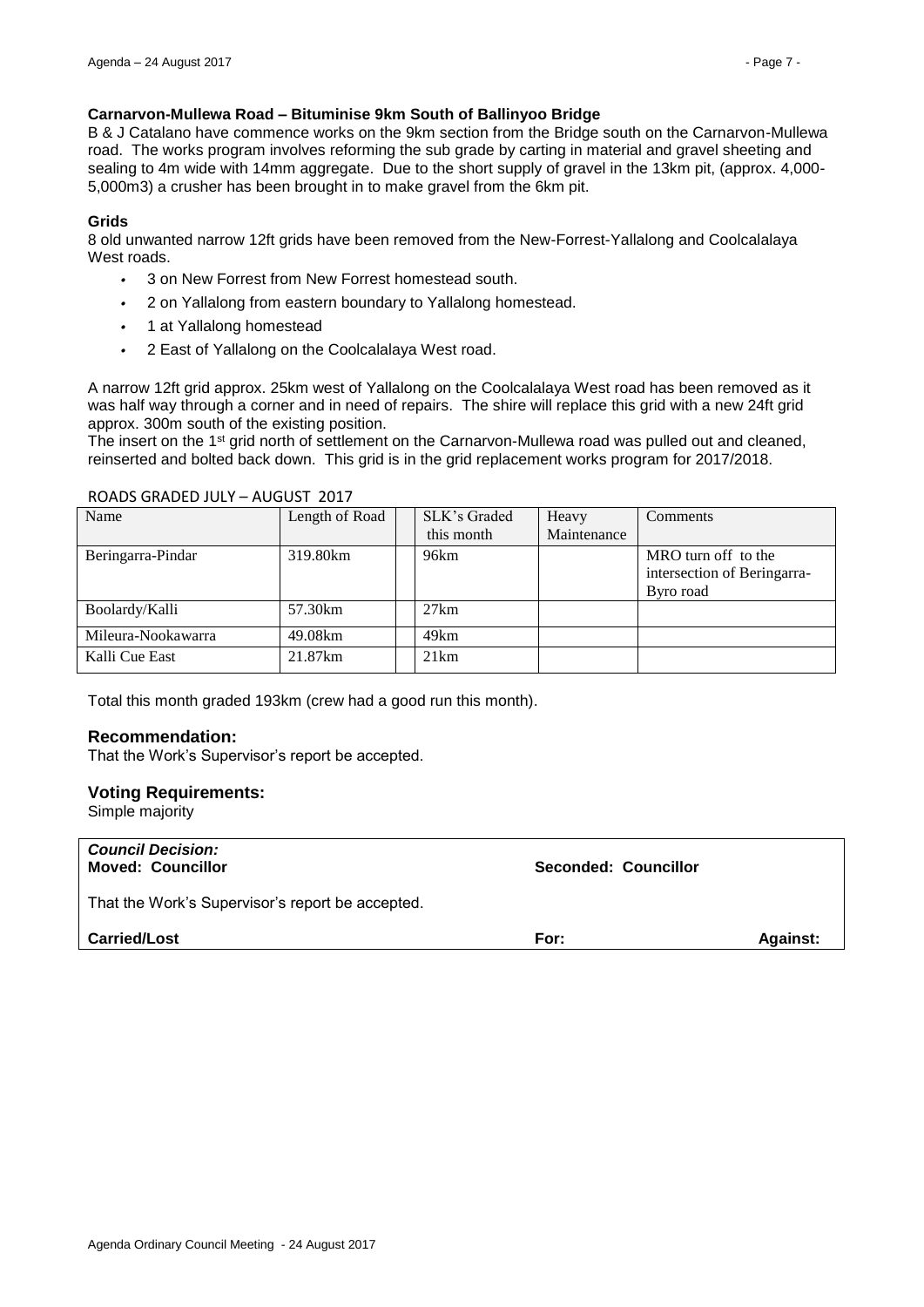# <span id="page-7-0"></span>**14. ANNOUNCEMENTS CONCERNING MEETINGS ATTENDED**

# <span id="page-7-1"></span>**14.1 Shire President**

## WA Local Govt Convention 2017

As a councillor for the Shire of Murchison I recently had the opportunity to attend the WALGA Convention, held in Perth over four days between August the 1st and 4th.

The convention had many components which included:

- The WALGA Annual General meeting
- Guest speakers on many different topics, but all with some relevance to Local Government
- Plenty of time to meet and talk with other councillors from all around the state.

• A trade exhibition where heaps of different suppliers to the local Govt sector come together under one roof to display their products and/or services.

• Information sessions from presenters with specialist knowledge in subjects such as auditing, emergency management, street lighting, waste management, urban planning and politics to name a few. Premier Mark McGowan spoke for about ten minutes or so and I felt he seemed well informed on current Local Govt concerns/issues and he said he was looking forward to a mutually respectful relationship between the two levels of Government.

I felt Opposition Leader Mike Nahan's speech which followed, was sort of the first small step in trying to rebuild what I think was a fairly toxic working relationship between Local Govt and the last State Govt (especially towards the end of their term).

The Local Govt Minister, David Templeman, followed these two and his general energy, knowledge, and, what I sensed as almost keenness to be in the room talking to us Local Govt crowd, was a bit refreshing after some presentations from ministers in past years who looked like they didn't really want to be there. Overall I thought the interactions between politicians and the rest of the Local Govt members were pretty positive --- there were no big promises of funding or anything made, it just seemed a bit more constructive than it has been at times – I hope it lasts.

Catching up with Councillors, Mayors and Local Govt staff from all around the state is always a highlight for me, and this year was no exception. Our conversations ranged from simply meeting someone, detailed discussions around local govt stuff, right through to some polite laughter when I have made yet another lame attempt at a joke. To show the varied nature of the people I spoke with I thought I would give a list of some Councils whose members I talked with. In no particular order of importance: Ashburton, CGG, Magnet, Cue, Meekatharra, Shark Bay, Wanneroo, Cambridge, Morowa, Cockburn, Wickepin, Perenjori, East Pilbara, Yalgoo, Woodanilling, Wiluna, Wagin, Upper Gascoyne, Armadale, Subiaco, East Fremantle, Coolgardie, Ngaanyatjarraku, Mosman Park, Carnarvon and Lake Grace.

As has been the case for the past few years, the Perth Lord Mayor Lisa Scaffidi was a no show. From my perspective, it is pretty disappointing that the Local Govt member with arguably the highest public profile continues to be a polarising and negatively perceived leader of our capital city's council. I look forward to some positive stories about the leadership of our sort of figurehead council rather than just denials or explanations about past indiscretions, but I won't hold my breath.

If any local ratepayers have queries about other aspects of my trip to this WALGA event please feel free to call me.

Thank you to the Shire of Murchison in supporting me to attend this year's WALGA Convention. Rossco Foulkes-Taylor

<span id="page-7-2"></span>**14.2 Councillors**

<span id="page-7-3"></span>**15. REPORTS OF COMMITTEES**

Nil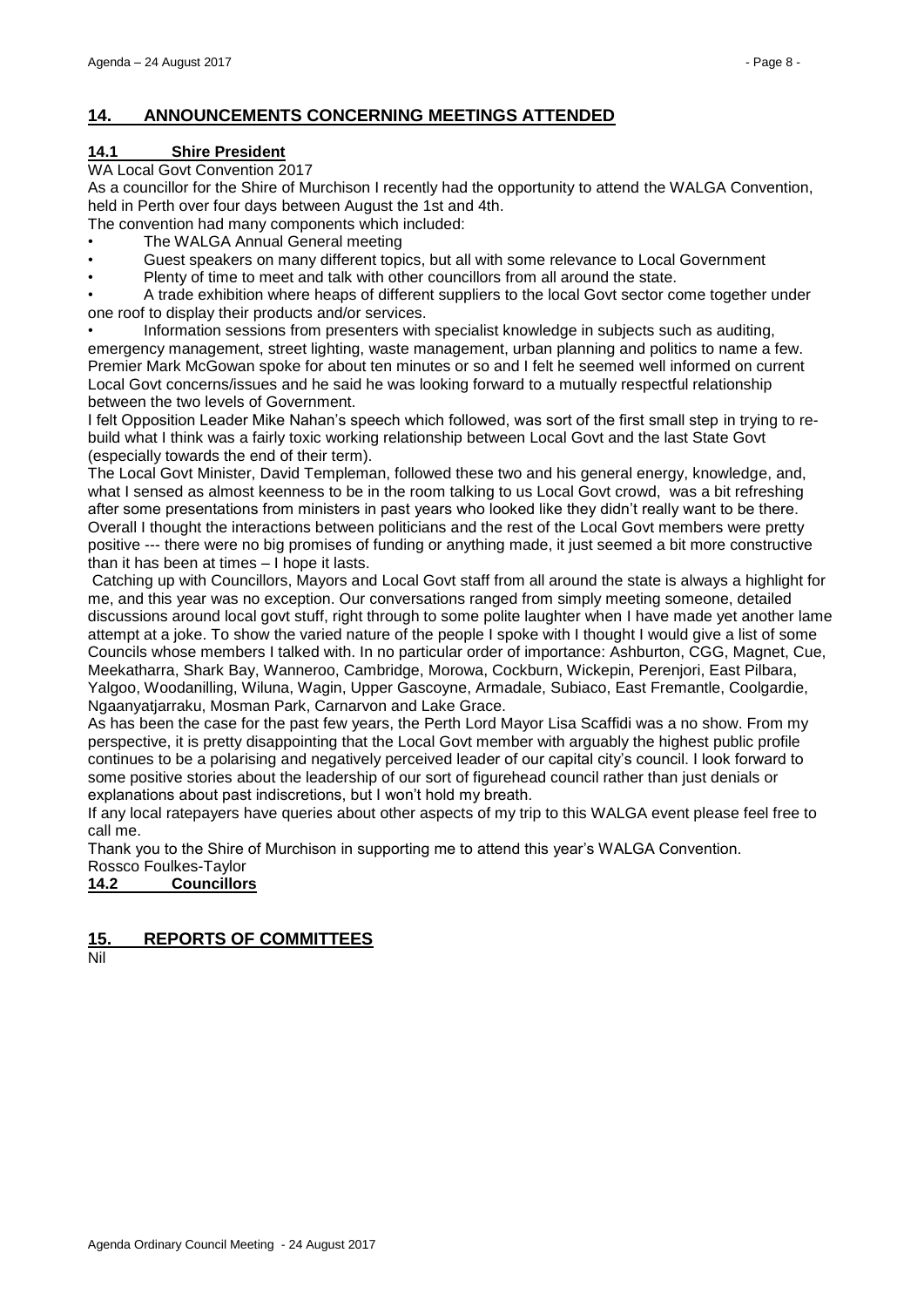# <span id="page-8-1"></span><span id="page-8-0"></span>**16.1 Accounts Paid during the period since the last list was adopted/endorsed by Council**

| File:              | 4.37.1                                   |
|--------------------|------------------------------------------|
| Author:            | Peter Dittrich – Chief Executive Officer |
| Interest Declared: | No interest to disclose                  |
| Date:              | 12 August 2017                           |
| Attachments:       | EFT & Cheque Details for July 2017       |

## **Matter for Consideration:**

Endorsement of accounts paid during the month of July 2017.

#### **Background:**

If the local government has delegated to the CEO the exercise of its power to make payments from the municipal fund or the trust fund, then the CEO is to prepare a list of accounts paid by the CEO during the month to present to Council.

## **Comment:**

Payments made during the month of July 2017 are attached.

## **Statutory Environment:**

Local Government (Financial Management) Regulations 1996 Regulation 13 states:

> (1) If the local government has delegated to the CEO the exercise of its power to make payments from the municipal fund or the trust fund, a list of accounts paid by the CEO is to be prepared each month showing for each account paid since the last such list was prepared —

- (a) the payee's name; and
- (b) the amount of the payment; and
- (c) the date of the payment; and
- (d) sufficient information to identify the transaction.
- (2) A list of accounts for approval to be paid is to be prepared each month showing
	- (a) for each account which requires council authorisation in that month
		- (i) the payee's name; and
		- (ii) the amount of the payment; and
		- (iii) sufficient information to identify the transaction; and
		- (b) the date of the meeting of the council to which the list is to be presented
- $(3)$  A list prepared under sub regulation  $(1)$  or  $(2)$  is to be

(a) presented to the council at the next ordinary meeting of the council after the list is prepared; and

(b) recorded in the minutes of that meeting.

## **Strategic Implications:**

None

# **Policy Implications:**

None

# **Budget/Financial Implications:**

Payment from the Municipal, Trust and Reserve Bank Accounts.

## **Sustainability Implications:**

- **Environmental:**
	- There are no known significant environmental considerations
- **Economic:**
	- There are no known significant economic considerations
- **Social:** There are no known significant considerations

# **Consultation:**

Moore Stephens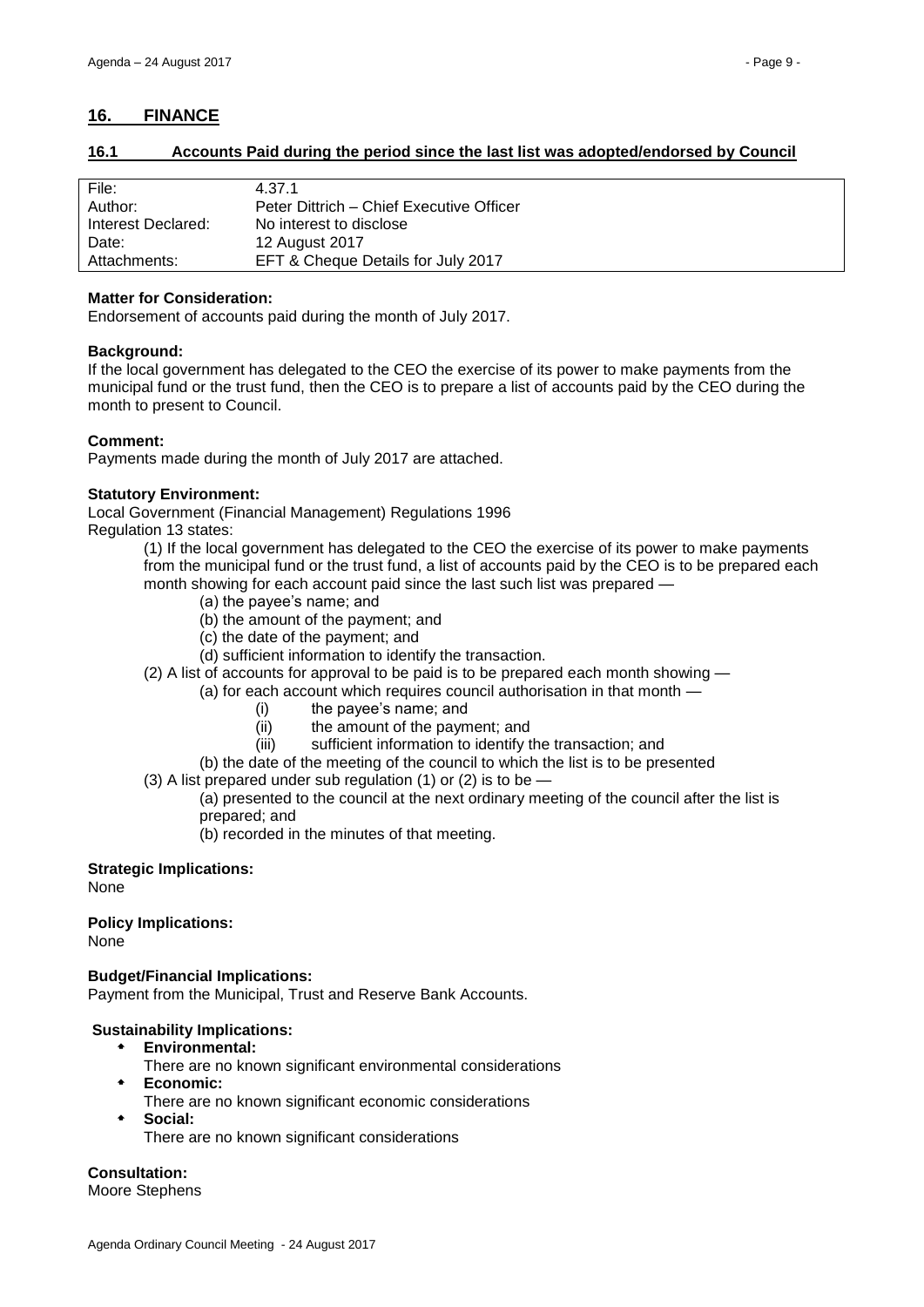#### **Recommendation:**

That the accounts as per the attached Schedule presented to this meeting totalling \$1,645,277.90 which includes \$900,240 of intra account transfers for the month of July 2017, be endorsed by Council.

#### **Voting Requirements:**

Simple majority

| <b>Council Decision:</b><br><b>Moved: Councillor</b> | Seconded: Councillor |                 |
|------------------------------------------------------|----------------------|-----------------|
| <b>Carried/Lost</b>                                  | For:                 | <b>Against:</b> |

## <span id="page-9-0"></span>**16.2 2017/18 Budget Adoption**

| File:              | 2.4                                                 |
|--------------------|-----------------------------------------------------|
| Author:            | Peter Dittrich - Chief Executive Officer            |
| Interest Declared: | No interest to disclose                             |
| Date:              | 19 August 2017                                      |
| Attachments:       | Statutory Budget for the Shire of Murchison 2017/18 |
|                    | Fees and Charge for 2017/18                         |

#### **Matter for Consideration:**

Council to consider the budget for the 2017/18 Financial Year and the Fees & Charges for 2017/18.

#### **Background:**

As part of the function of local government and its operations, under Section 6.2 of the Local Government Act 1995, during the period 1 June in a financial year to 31 August in the next financial year, each local government is to prepare and adopt its Annual budget in the prescribed format.

The 2017-2018 draft detailed Budget was considered by council at a workshop held on the 17th of August 2017. The Statutory Budget presented today reflects the decisions that came from that workshop.

## **Comment:**

#### **Fees and Charges**

All fees and charges have been revised considering the cost to Council and by comparing the proposed Fee or Charge to that charged by alternative suppliers in a similar situation.

#### **Differential Rates**

In accordance with the requirements of section 6.36 of the *Local Government Act 1995*, a statement of intended differential rates and minimum payments was advertised. The advertisement contained details of each differential general rate and minimum payment endorsed by Council and invited submissions from electors or ratepayers in respect of the proposed differential general rate or minimum payment and any related matters within 21 days. No submissions were received. Before adopting the differential general rates and associated Minimum Rates, Council was required to seek Ministerial Approval. This approval was sought immediately following the July 2017 meeting and approval was granted on 2 August 2017.

## **Statutory Environment:**

#### *Local Government Act 1995*

*Section 6.2 of the Local Government Act 1995 refers.*

*Section 6.2(2) of the Act requires that in preparing its annual budget the Council is to have regard to the contents of its plan for the future prepared in accordance with section 5.56. Under the Integrated Planning Framework for Local Government, that is the Community Strategic Plan. This section requires that Council must prepare detailed estimates of:*

*(a) Expenditure;*

*(b) Revenue and income, independent of general rates*

*(c) The amount required to make up the 'deficiency' if any shown by comparing the estimated expenditure with the estimated revenue and income.*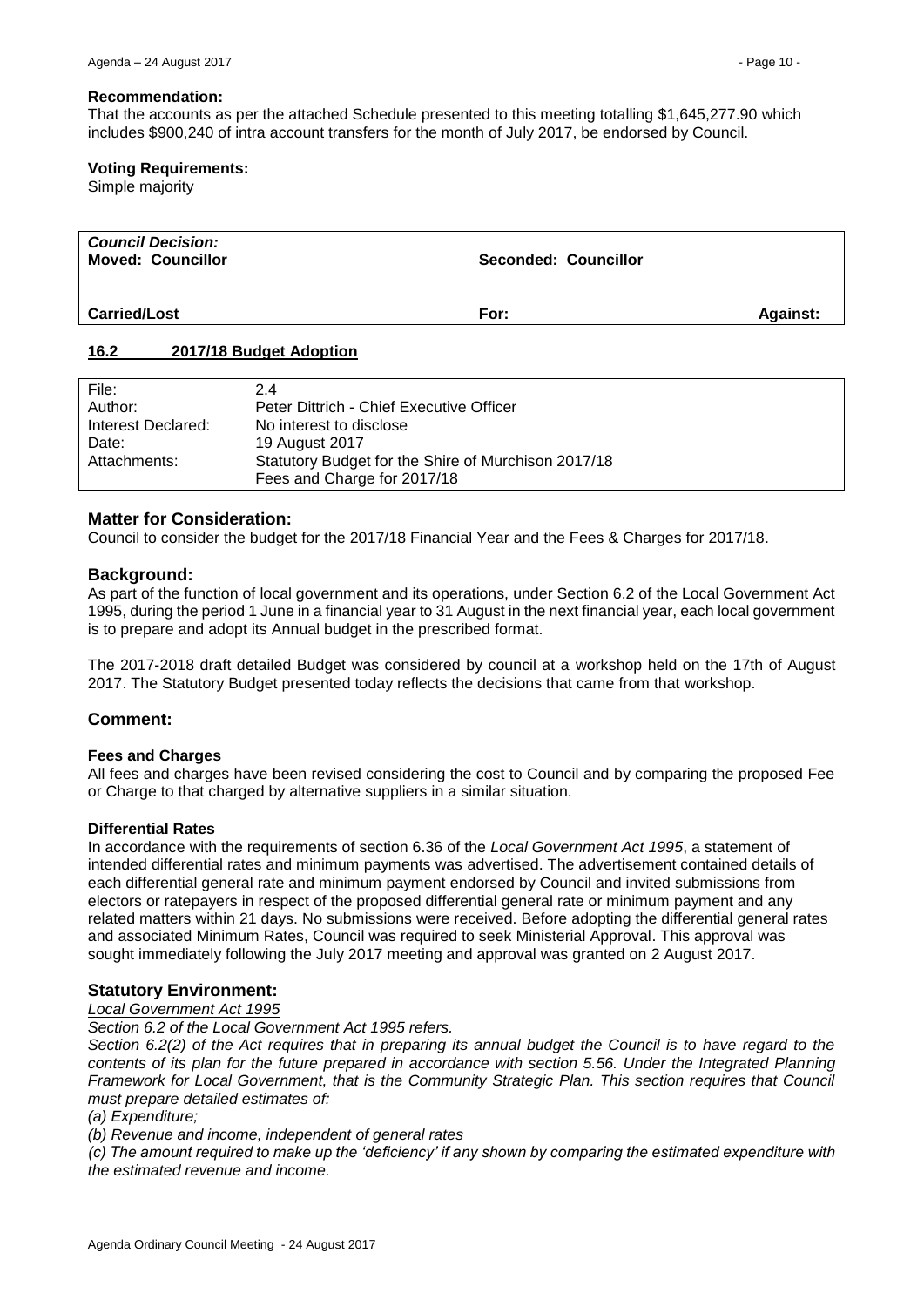*Section 6.2(3) requires that all expenditure, revenue and income must be taken in account unless otherwise prescribed. Local Government (Financial Management) Regulation 32 prescribes amounts that may be excluded in calculating the 'budget deficiency'*

*Section 6.2(4) requires the annual budget to incorporate:*

- *(a) Particulars of estimated expenditure proposed;*
- *(b) Detailed information relating to the rates and service charges which will apply, including:*
- *(a) Amount estimated to be yielded by the general rate*
- *(b) Rate of interest to be charged on unpaid rates and service charges;*
- *(c) Fees and charges;*
- *(d) Borrowings and other financial accommodations proposed;*
- *(e) Reserve account allocations and uses;*
- *(f) Any proposed land transactions or trading undertakings per section 3.59*

## **Strategic Implications:**

The Budget has been informed by the Shire's Strategic Community Plan and Corporate Business Plan with the view to achieving the community's vision and Shire's strategic goals.

## **Sustainability Implications**

- **Environmental:**
	- There are no known significant environmental considerations
- **Economic:**
	- There are no known significant economic considerations
- **Social:** There are no known significant social considerations

## **Policy Implications:**

Nil

## **Financial Implications:**

The 2017/18 budget will guide the activities of the Shire for the financial year.

## **Consultation:**

N/A

## **Recommendation:**

## **PART A - MUNICIPAL FUND BUDGET FOR 2017/18**

That Council, pursuant to the provisions of section 6.2 of the *Local Government Act 1995* and Part 3 of the *Local Government (Financial Management) Regulations 1996*, adopt the Municipal Fund Budget as contained in the attachment of this agenda for the Shire of Murchison for the 2017/18 financial year which includes the following:

- Statement of Comprehensive Income by Nature and Type on page 2 showing a net result for that year of (\$2,207,535).
- Statement of Comprehensive Income by Program on page 3 showing a net result for that year of (\$2,207,535).
- Statement of Cash Flows on page 4.
- Rate Setting Statement on page 5 showing an amount required to be raised from rates of \$400,797.
- Notes to and Forming Part of the Budget on pages 6 to 35.
- Transfers to/from Reserve accounts as detailed on page 30
- Budget schedules as detailed on pages 36 to 54.

#### Recommendation – Absolute Majority Required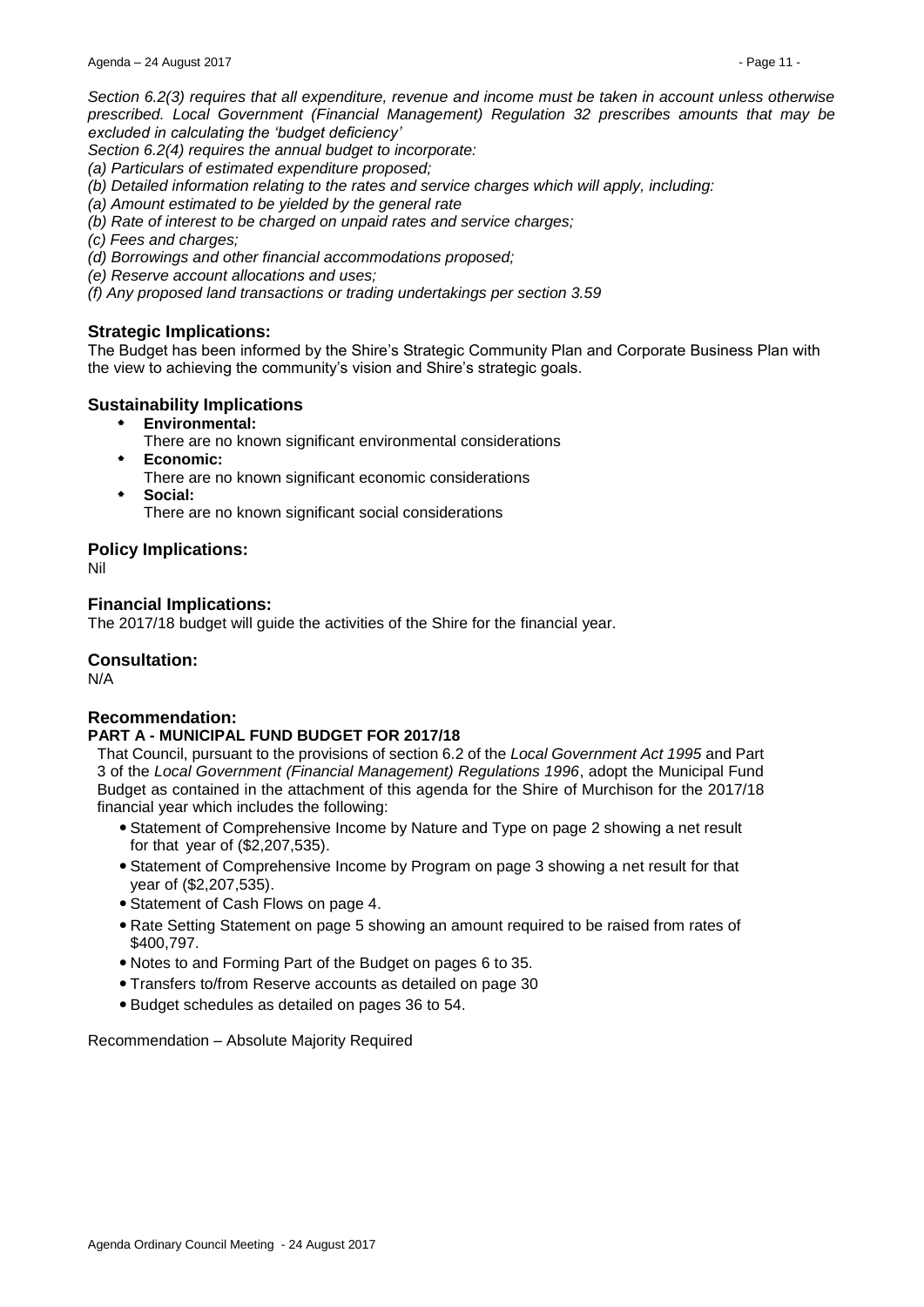#### **PART B – DIFFERENTIAL AND MINIMUM RATES, INSTALMENT PAYMENT ARRANGEMENTS**

1. That Council, for the purpose of yielding the deficiency disclosed by the Municipal Fund Budget adopted at Part A above, pursuant to sections 6.32, 6.33, 6.34 and 6.35 of the *Local Government Act 1995,* impose the following differential and minimum rates on Unimproved Values.

1.1 Differential Rates Pastoral (UV) 2.8577 cents in the dollar Mining (UV) 29.4002 cents in the dollar Exploration (UV) 7.2124 cents in the dollar

1.2 Minimum Rates Pastoral (UV) \$277 Mining (UV) \$419 Exploration (UV) \$419

- 2. That Council, pursuant to section 6.45 of the *Local Government Act 1995* and regulation 64 (2) of the *Local Government (Financial Management) Regulations 1996*, offers a one and a four instalment payment option, and nominates the following due dates for payment in full or by instalments:
	- Full payment and 1<sup>st</sup> instalment due date 3 October 2017
	- 2<sup>nd</sup> quarterly instalment due date 4 December 2017
	- 3<sup>rd</sup> quarterly instalment due date 5 February 2018
	- 4<sup>th</sup> quarterly & final instalment due date 5 April 2018
- 3. That Council, pursuant to section 6.45 of the *Local Government Act 1995* and regulation 67 if the *Local Government (Financial Management) Regulations 1996*, adopts an instalment administration charge where the owner has elected to pay rates (and service charges) through an instalment option of \$11 for each instalment after the initial instalment is paid.
- 4. That Council, pursuant to section 6.45 of the *Local Government Act 1995* and regulation 68 of the *Local Government (Financial Management) Regulations 1996*, adopts an interest rate of 0.0% where the owner has elected to pay rates and service charges through an instalment option.
- 5. That Council, pursuant to section 6.51 (1) and subject to section 6.51 (4) of the *Local Government Act 1995* and regulation 70 of the *Local Government (Financial Management) Regulations 1996*, adopts an interest rate of 8% for rates and costs of proceedings to recover such charges that remains unpaid after becoming due and payable.

Recommendation – Absolute Majority Required

#### **PART C – GENERAL FEES AND CHARGES FOR 2016/17**

That Council, pursuant to section 6.16 of the *Local Government Act 1995*, adopts the fees and charges 2017/18 as attached to this agenda.

Recommendation – Simple Majority Required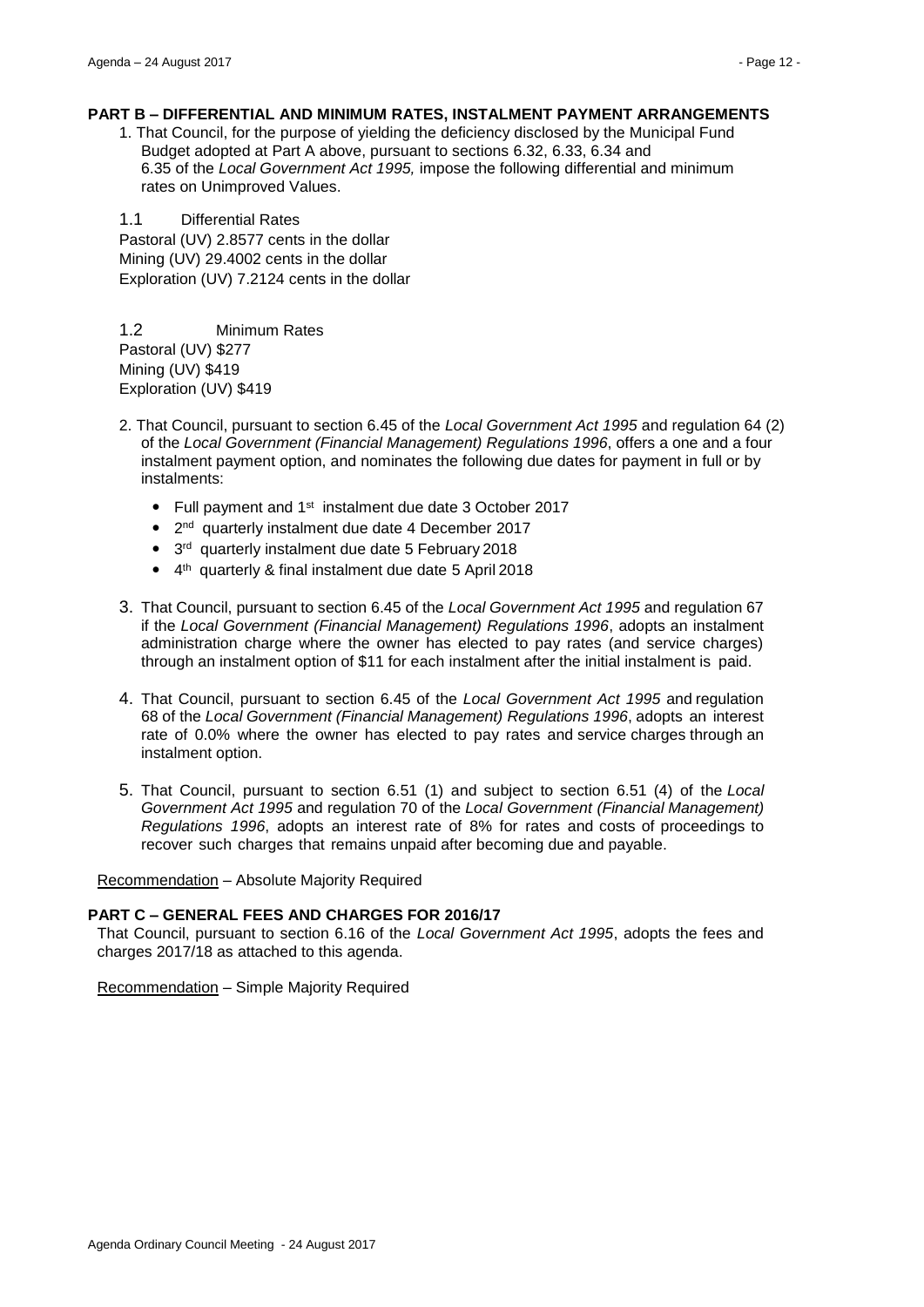#### **PART D – OTHER STATUTORY FEES FOR 2017/18**

1. That Council, pursuant to section 53 of the *Cemeteries Act 1986* adopts the Fees and Charges for Cemeteries within the Shire of Murchison as included in the draft 2017/2018 Fees and Charges as attached to this agenda.

Recommendation – Absolute Majority Required

#### **PART E – ELECTED MEMBERS FEES AND ALLOWANCES FOR 2017/18**

1. That Council, pursuant to section 5.98(1)(b) of the *Local Government Act 1995* and within the range determined by the Salaries and Allowances Tribunal, adopt the following meeting attendance fees for electedmembers:

President \$12,090 per Annum

Councillors \$9,200 per annum.

2. That Council, pursuant to section 5.99A of the Local Government Act 1995 and within the range determined by the Salaries and Allowances Tribunal, adopts the following annual Information & Communication Technology (ICT) expenses allowance for elected members:

ICT Expenses Allowance \$1,165

3. That Council, pursuant to section 5.98(5) of the *Local Government Act 1995* and within the range determined by the Salaries and Allowances Tribunal, adopts the following annual local government allowance to be paid in addition to the meeting attendance fees:

President \$6,990

4. That Council, pursuant to section 5.98A of the *Local Government Act 1995* and within the range determined by the Salaries and Allowances Tribunal, adopts the following annual local government allowance to be paid in addition to the meeting attendance fees:

Deputy President \$1,750

Recommendation - Simple Majority Required

#### **PART F – MATERIAL VARIANCE REPORTING FOR 2017/18**

That Council, in accordance with regulation 34(5) of the *Local Government (Financial Management) Regulations 1996*, and *AASB 1031 Materiality*, the level to be used in statements of financial activity in 2016/17 for reporting material variances shall be a percentage of ten (10) or a minimum of \$10,000, whichever is the greater.

Recommendation - Simple Majority Required

#### **Voting Requirements:**

As Above

| <b>Council Decision:</b><br><b>Moved: Councillor</b> | <b>Seconded: Councillor</b> |                 |
|------------------------------------------------------|-----------------------------|-----------------|
| <b>Carried/Lost</b>                                  | For:                        | <b>Against:</b> |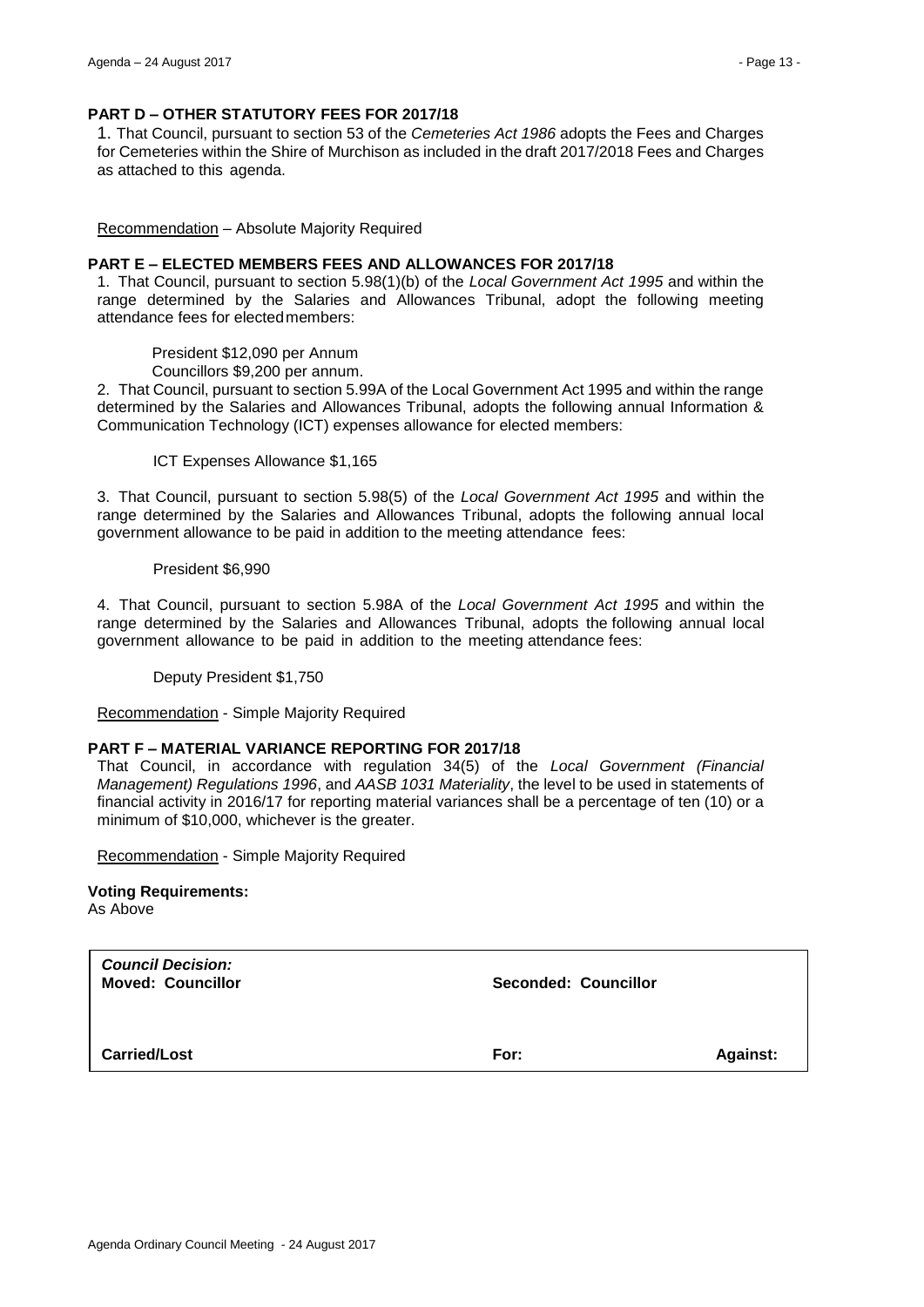# <span id="page-13-0"></span>**17. DEVELOPMENT**

<span id="page-13-1"></span>

**17.1 Delay of Call For Tender – Conversion of Beringarra Cue Road Sealed section to Gravel**

| File:              | 4.52                                                              |
|--------------------|-------------------------------------------------------------------|
|                    |                                                                   |
| Author:            | Peter Dittrich – Chief Executive Officer                          |
|                    |                                                                   |
| Interest Declared: | No interest to disclose                                           |
|                    |                                                                   |
| Date:              | 18 August 2017                                                    |
|                    |                                                                   |
| Attachments:       | Correspondence in relation to boundary change and delay of tender |
|                    |                                                                   |

# **Matter for Consideration:**

#### Council to consider:

1. Delaying of calling Public Tenders for the conversion of the sealed section of the Beringarra Cue Road to gravel pending the outcome of a boundary change application.

# **Background:**

At the Ordinary Meeting of Council on 27<sup>th</sup> July 2017 the decision was made to invite Public Tenders for to convert the sealed section of the Beringarra Cue Road to gravel,

At the Ordinary Meeting of Council on 27th April 2017 (Item 17.1) Council considered the proposal from Michael Tierney of Mileura to lodge a request with the Local Government Advisory Board for a boundary change for Mileura Station, moving it from the Shire of Murchison to the Shire of Cue and resolved not to support the proposal.

# **Comment:**

Mr Michael Tierney sent an email on the  $7<sup>th</sup>$  August to the CEO advising that he would be applying to the Local Government Advisory Board for a boundary change which would move the Mileura station into the Shire of Cue. He stated that he had an expectation that the Shire would delay the tendering process until the matter was resolved.

The Shire has not received any advice in relation to Mr Tierney's application from the Local Government Advisory Board. Mr Tierney was not able to provide a timeline in relation to his application.

As the timeline for the processing of Mr Tierney's application is unable to be determined, Council may wish to consider the delaying of the tendering of the conversion of the Beringarra Cue road to gravel. It is suggested that Council consider continuing the process to appoint a Project Superintendent and the related design of the road. This will minimise the expenditure incurred should the Local Government Advisory Board approve Mr Tierney's application and would minimise the delay incurred by the Shire in continuing the project should the Board disallow the application.

## **Statutory Environment:**

*Local Government Act 1995 Schedule 2.1 — Provisions about creating, changing the boundaries of, and abolishing districts*

## *2. Making a proposal*

- *(1) A proposal may be made to the Advisory Board by —*
- *(a) the Minister; or*
- *(b) an affected local government; or*
- *(c) 2 or more affected local governments, jointly; or*
- *(d) affected electors who —*
	- *(i) are at least 250 in number; or*
		- *(ii) are at least 10% of the total number of affected electors.*

## **Strategic Implications:** Nil

**Policy Implications:**  Nil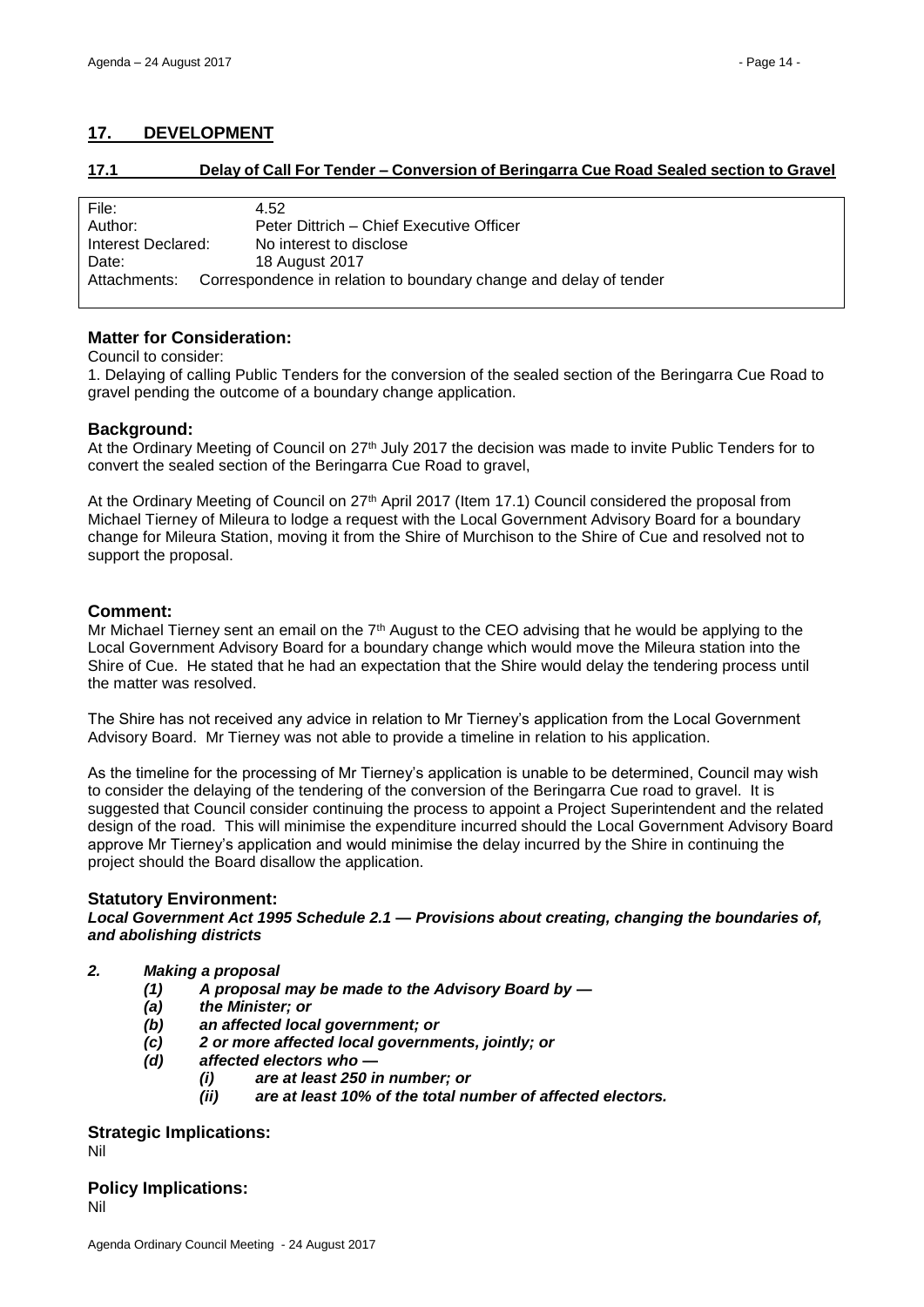# **Budget/ Financial Implications:**

The cost of the appointment of the project Superintendent and the associated design will be funded by the Beringarra Cue Road reserve.

## **Sustainability Implications:**

- **Environmental**
- There are no known significant environmental implications associated with this decision **Economic**
- There are no known significant economic implications associated with this decision **Social**

There are no known significant social considerations associated with this decision

## **Consultation:**

Mr M Tierney

## **Recommendation:**

That Council:

- 1. Continue the process to appoint a Project Superintendent and the related design of the road.
- 2. Delay the tendering process for Site Supervision and the supply of plant and labour for the conversion of the sealed section of the Beringarra Cue Road to gravel.

## **Voting Requirements:**

Simple Majority

| <b>Council Decision:</b><br>Moved: | Seconded: |                 |
|------------------------------------|-----------|-----------------|
| <b>Carried/Lost</b>                | For:      | <b>Against:</b> |

# <span id="page-14-0"></span>**18. ADMINISTRATION**

## <span id="page-14-1"></span>**18.1 Audit Committee Membership**

| File:              | 4.17                                     |
|--------------------|------------------------------------------|
| Author:            | Peter Dittrich - Chief Executive Officer |
| Interest Declared: | No interest to disclose                  |
| Date:              | $21st$ August 2017                       |
| Attachments:       | Nil                                      |

## **Matter for Consideration:**

Council to consider changing the membership of the Audit Committee.

## **Background:**

Following the Ordinary Council Election held in October 2015, at the Ordinary Council Meeting held on 20 November 2015 Council adopted the Terms of Reference for the Audit Committee and its membership.

#### **Comment:**

The Membership of Council has changed over the intervening period with the resignation of Cr M Halleen and Cr S Broad, and the election of Cr Q Fowler. It is appropriate to review the membership of the Audit Committee for the period leading up to the next Ordinary Election, after which Council will need to consider the Terms of Reference for the Audit Committee, the appointment of members to the Audit Committee and meeting dates for the Audit Committee.

The Act requires that an audit committee is to consist of a minimum of 3 members and in that situation all must be council members. Where a committee consists of more than 3 members then a majority of those members must be council members. Local Governments may decide to appoint a committee involving only elected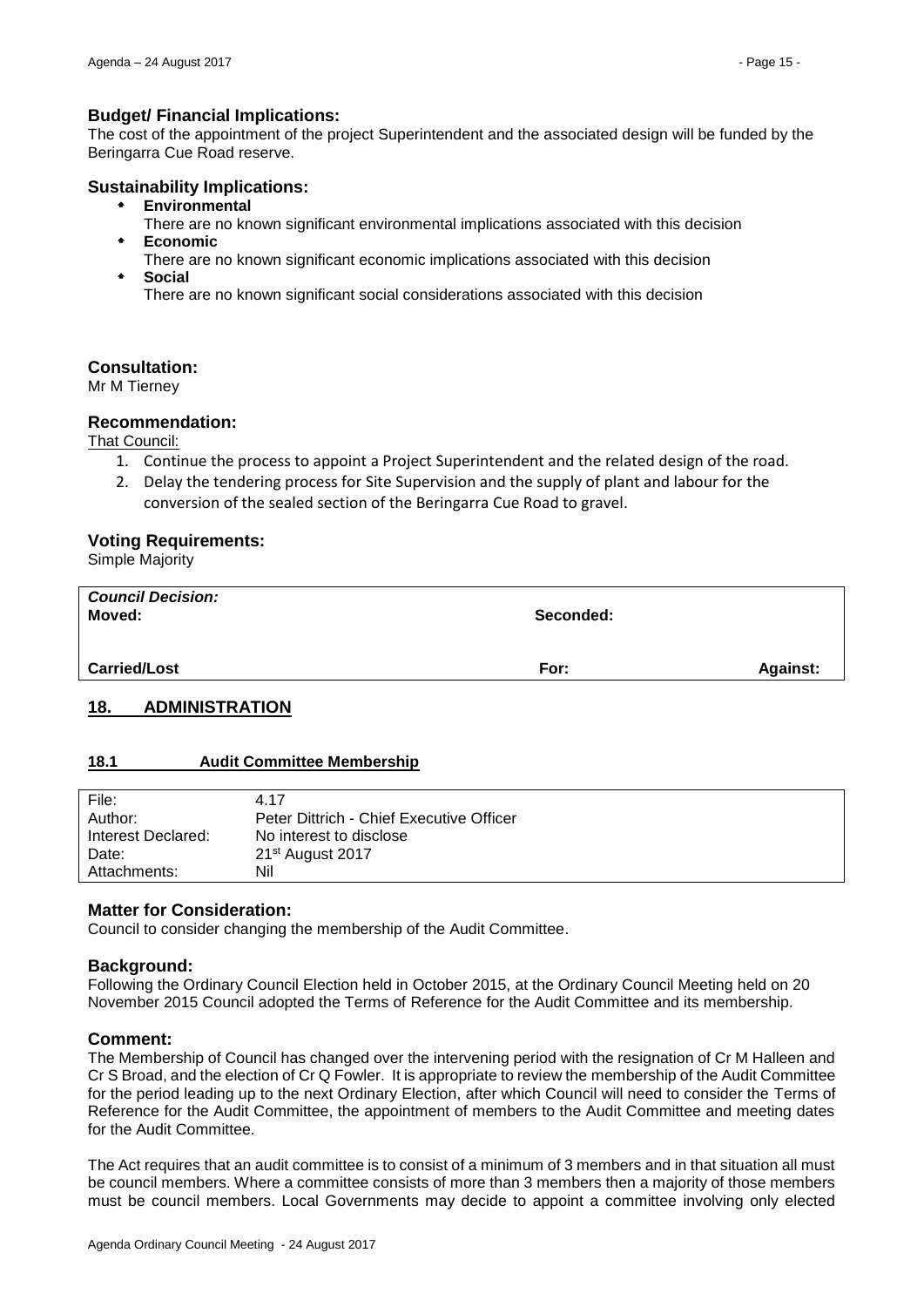members or they may appoint one or more persons who are external to the Council. If a Council considers it appropriate, the whole council can be appointed to the audit committee.

# **Statutory Environment:**

The Local Government Act 1995 Subdivision 2 s 5.8 to s 5.25 LG (Audit) Regulations 1996

#### **Strategic Implications:**

Nil.

# **Sustainability Implications**

- **Environmental** 
	- There are no known significant environmental implications
- **Economic**
- There are no known significant economic implications
- **Social**

There are no known significant social considerations.

## **Policy Implications:**

Nil

# **Financial Implications:**

Nil

## **Recommendation:**

That Council resolve that the Audit Committee will consist of all members of the Council as at 24<sup>th</sup> August 2017 and that all members shall have full voting rights.

The tenure of Member to the Committee is in accordance with Section 5.11 of the Local Government Act 1995.

# **Voting Requirements:**

Simple Majority

| <b>Council Decision:</b><br><b>Moved: Councillor</b> | Seconded: Councillor |                 |
|------------------------------------------------------|----------------------|-----------------|
| <b>Carried/Lost</b>                                  | For:                 | <b>Against:</b> |

## <span id="page-15-0"></span>**19. NOTICE OF MOTION**

# <span id="page-15-1"></span>**20. CEO ACTIVITY REPORT**

| <b>Date</b> | <b>Activity</b>                                                                                                                     |
|-------------|-------------------------------------------------------------------------------------------------------------------------------------|
| 24.07.17    | Attendance at Murchison Executive Group held in Mt Magnet                                                                           |
| 25.07.17    | Discussions with Department of Local Government re CEO support program                                                              |
| 26.07.17    | Discussions with Department of Local Government re Late Tenders                                                                     |
| 26.07.17    | Meeting with Works Supervisor re budget and gravel for seal south of bridge.                                                        |
| 28.07.17    | Discuss gravel source and expansion of area to be cleared at 13 km pit with Works<br>Supervisor.                                    |
| 30.07.17    | Meeting with CR M Williams, Cr A Whitmarsh, and Works Supervisor to review the SKA<br>road agreement.                               |
| 31.07.17    | <b>Staff Meeting</b>                                                                                                                |
| 31.07.17    | Discussions with Moore Stephens re budget                                                                                           |
| 31.07.17    | Discussions with Michelle from the Yamatji Marlpa Aboriginal Corporation in relation to<br>meeting to be held in Shire of Murchison |
| 01.08.17    | Discussions with Steve Petts - Spider relocation                                                                                    |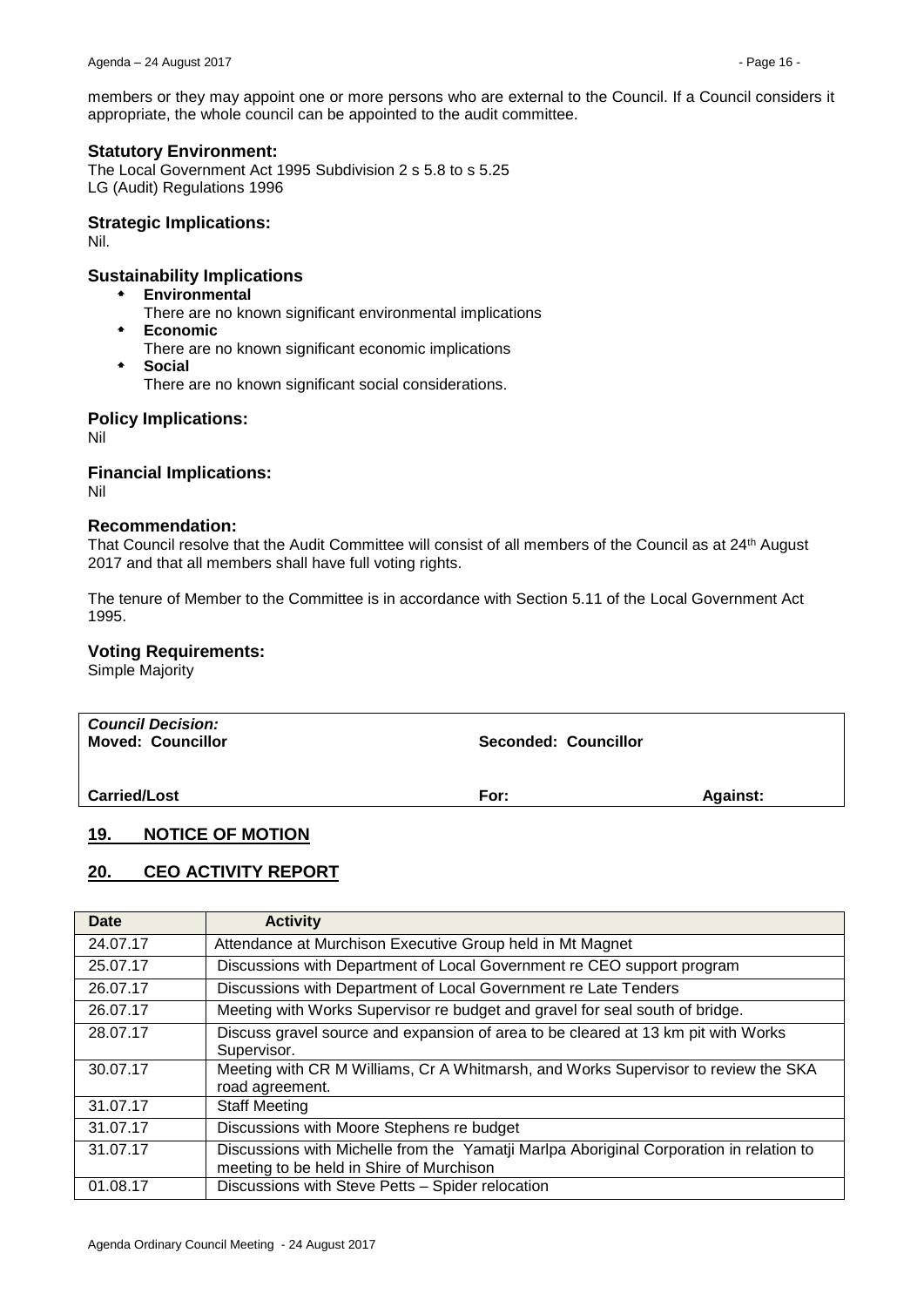| 02.08.17 | <b>Travel to Perth</b>                                                         |
|----------|--------------------------------------------------------------------------------|
| 03.08.17 | Attendance at Local Government Week                                            |
| 04.08.17 | Short telephone call with Rebecca Greenaway - SKA road agreement               |
| 04.08.17 | Attendance at Local Government Week                                            |
| 07.08.17 | Further discussions with R Greenaway                                           |
| 07.08.17 | Discussions with Office of Emergency Management - update of LEMA plans         |
| 08.08.17 | Advice from RSM of change of Auditor attending site.                           |
| 08.08.17 | Meeting with Leading hand to discuss road work status                          |
| 09.08.17 | Discussions in relation to Budget - Moore Stephens                             |
| 09.08.17 | Attendance at Misconduct Prevention Workshop                                   |
| 10.08.17 | Attendance at Public Information Disclosure training                           |
| 10.08.17 | SKA Project group meeting in Geraldton                                         |
| 11.08.17 | Discussion with Nigel Goode re tenders                                         |
| 11.08.17 | Meeting with Rowan Dawson - DPAW                                               |
| 11.08.17 | Discuss staff housing ownership with S Davidovich from Department of Community |
|          | Housing                                                                        |
| 14.08.17 | Toolbox and staff meeting                                                      |
| 16.08.17 | Meeting with Works Supervisor                                                  |
| 17.08.17 | Budget workshop                                                                |
| 18.08.17 | Meeting with Tony Chisholm - sealing works.                                    |

#### **Recommendation:**

That the CEO's Activity Report be accepted.

#### **Voting Requirements:**

Simple Majority

| <b>Council Decision:</b><br><b>Moved: Councillor</b> | <b>Seconded: Councillor</b> |                 |
|------------------------------------------------------|-----------------------------|-----------------|
| <b>Carried/Lost</b>                                  | For:                        | <b>Against:</b> |

# <span id="page-16-0"></span>**21. URGENT BUSINESS**

# <span id="page-16-1"></span>**22. ITEMS TO BE DISCUSSED BEHIND CLOSED DOORS**

#### **Motion to close the meeting to the Public**

#### **Recommendation:**

That the meeting move behind closed doors to discuss two items:

- 1. Assessment of Tender 1.2017/18 Supply of Site Supervision Services for Road Flood Damage Repairs (WANDRRA AGRN 743)
- 2. Assessment of Tender 2.2017/18 Supply of Plant & Operators for Road Flood Damage Repairs (WANDRRA AGRN 743)

## **Voting Requirements**:

Simple Majority

| <b>Carried/Lost:</b> | For: | <b>Against:</b> |
|----------------------|------|-----------------|